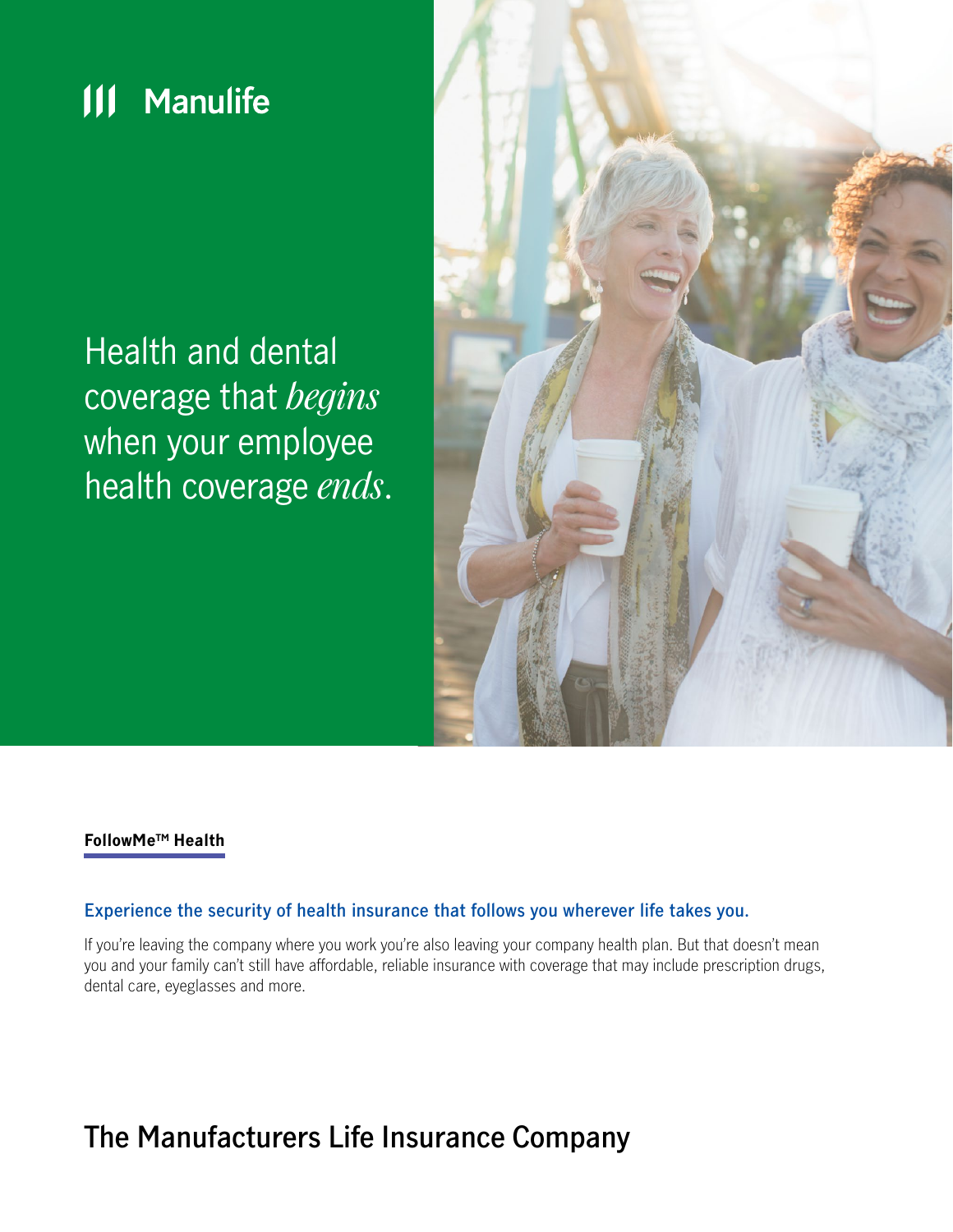## **With FollowMe**TM **Health you get:**

- Solid coverage at affordable rates
- Fast and easy electronic claims
- No waiting period
- No lifetime maximums
- 4 plans to choose from

## **Best of all, acceptance is guaranteed!**

Apply within 90 days of the end of your employer group health coverage and your acceptance is guaranteed<sup>1</sup> — no medical questions required at time of application.

## **What's included**

Your FollowMe™ Health Plan may cover many of the same expenses as the group health plans provided by your employer, $2$  including:



**Prescription drugs** — whether for you, your partner or your children



**Dental services** — such as routine procedures like cleaning and fillings, as well as emergency dental work required because of an accident



**•** Vision care — checkups with your eye doctor, as well as glasses, contact lenses and even laser eye surgery



**• Homecare, Prosthetics and Medical Equipment and Supplies** — included in every plan with coverage for hearing aids, ambulance, CPAP machines for sleep apnea and more



**• Professional therapy** — services provided by a registered massage therapist, chiropractor, psychiatrist and other health care professionals



**• Hospital care** — ambulance service and semi-private room



**• Telus Health Virtual Care3**

24/7 access to healthcare practitioners online, through the app.

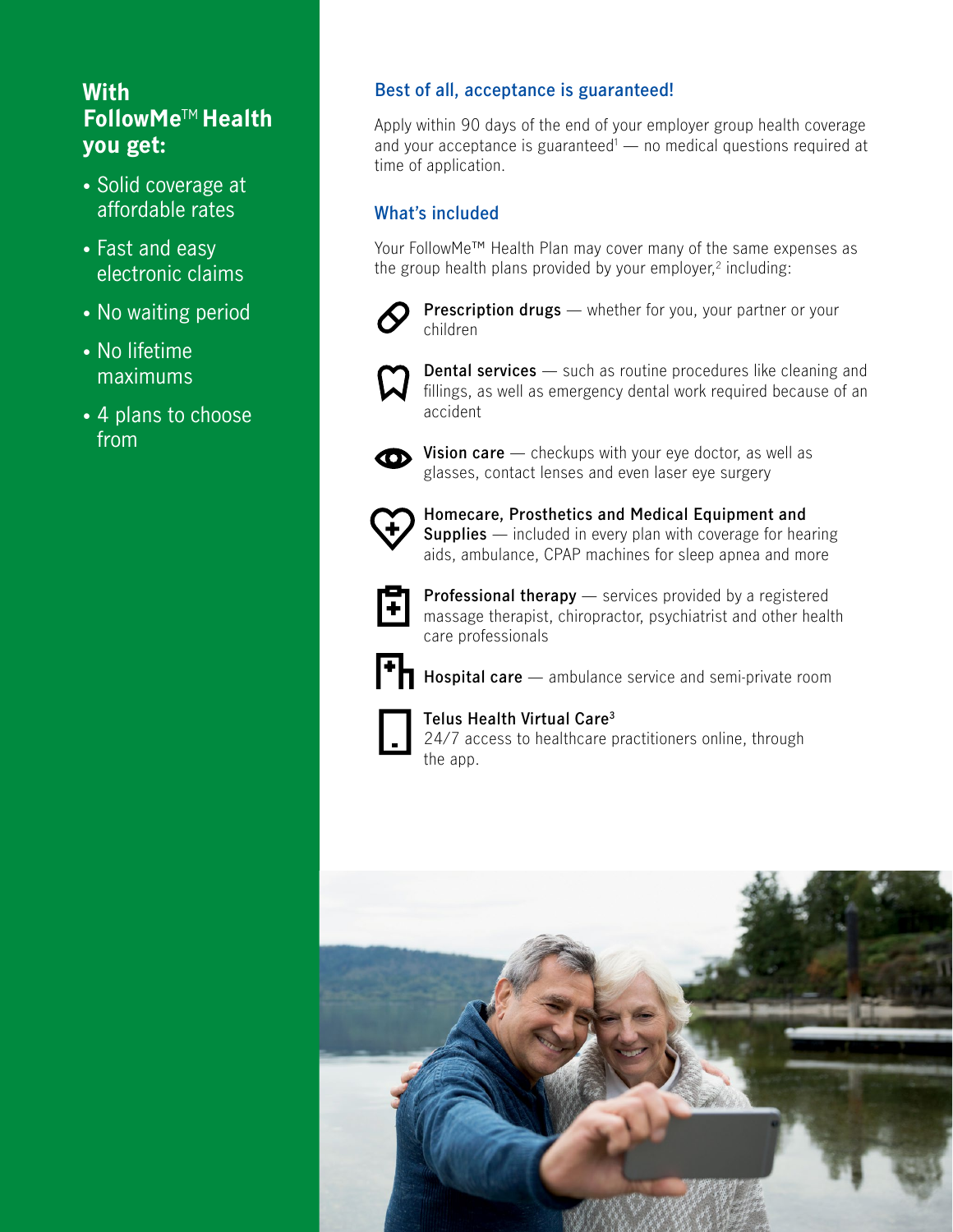## **Getting coverage is easy!**

You can apply for FollowMe™ Health without answering any medical questions at the time of application, **as long as**:



You are a Canadian resident.

• Your group health plan is ending soon or has recently come to an end because of career change, job loss or retirement or because you have reached the maximum age allowed by your group plan.

• You have a valid government health insurance plan.



• You apply within 90 days of your group health plan end date.

If you are a **Quebec resident**4, you must also be registered under the RAMQ Prescription Drug Insurance Plan.

## **4 levels of coverage to choose from**

|                         | <b>Prescription Drugs</b>      | <b>Dental Care</b>                                                       | <b>Vision Care</b>                           | <b>Registered Specialists</b><br>and Therapists <sup>5</sup>        |
|-------------------------|--------------------------------|--------------------------------------------------------------------------|----------------------------------------------|---------------------------------------------------------------------|
| <b>Basic</b>            | \$500<br>a year <sup>6</sup>   | Not covered                                                              | $$150$ every<br>2 benefit years <sup>7</sup> | $$15/visit$ , up to 20<br>visits/specialist per<br>anniversary year |
| Enhanced                | \$1,300<br>a year <sup>6</sup> | Not covered                                                              | \$200 every<br>2 benefit years <sup>7</sup>  | \$15/visit, up to 20<br>visits/specialist per<br>anniversary year   |
| Enhanced<br><b>Plus</b> | \$1,300<br>a year <sup>6</sup> | Year 1: \$700<br><b>Year 2: <math>\$850</math></b><br>Year $3 +: $1,000$ | $$200$ every<br>2 benefit years <sup>7</sup> | $$15/visit$ , up to 20<br>visits/specialist per<br>anniversary year |
| Premiere                | \$2,600<br>a year <sup>6</sup> | Year 1: \$800<br>Year 2: \$1,000<br>Year $3 +: $1,500$                   | $$300$ every<br>2 benefit years <sup>7</sup> | \$15/visit, up to 20<br>visits/specialist per<br>anniversary year   |

<sup>1</sup> Guaranteed acceptance dependent upon receipt of first premium payment and satisfaction of eligibility criteria.

<sup>2</sup> The FollowMe™ Health Individual Insurance Plan will not provide the exact same coverage that you may have had under your group health insurance plan. <sup>3</sup> TELUS Health Virtual Care is a trademark of TELUS Corporation, used by it and its affiliates under license. Manulife cannot guarantee the availability of

this benefit indefinitely.

4 FOR QUEBEC RESIDENTS ONLY: The prescription drug coverage available under this plan is limited to costs not covered by the RAMQ Prescription Drug Insurance Plan. It is not intended to be a replacement for the RAMQ plan. In order to be eligible for coverage under this plan, you must have a provincial health card and be registered under the RAMQ Prescription Drug Insurance Plan, or have equivalent coverage under a group plan.

5 Registered specialists and therapists include acupuncturists, chiropractors, dietitians, osteopaths, podiatrists, naturopaths, chiropodists, registered massage therapists and physiotherapists. Covers charges up to the amount between what your government health insurance plan covers and/or what is reasonable and customary. Annual maximums per service apply. For more details, see the Comparison Chart.

6 "Year" means "anniversary year." An anniversary year refers to the 12 consecutive months following the effective date of the agreement and each 12-month period thereafter. Prescription drug coverage in the provinces of British Columbia, Saskatchewan and Quebec is based on calendar year.

 $7$  A benefit year is the 12 consecutive months following the date the claim was incurred.